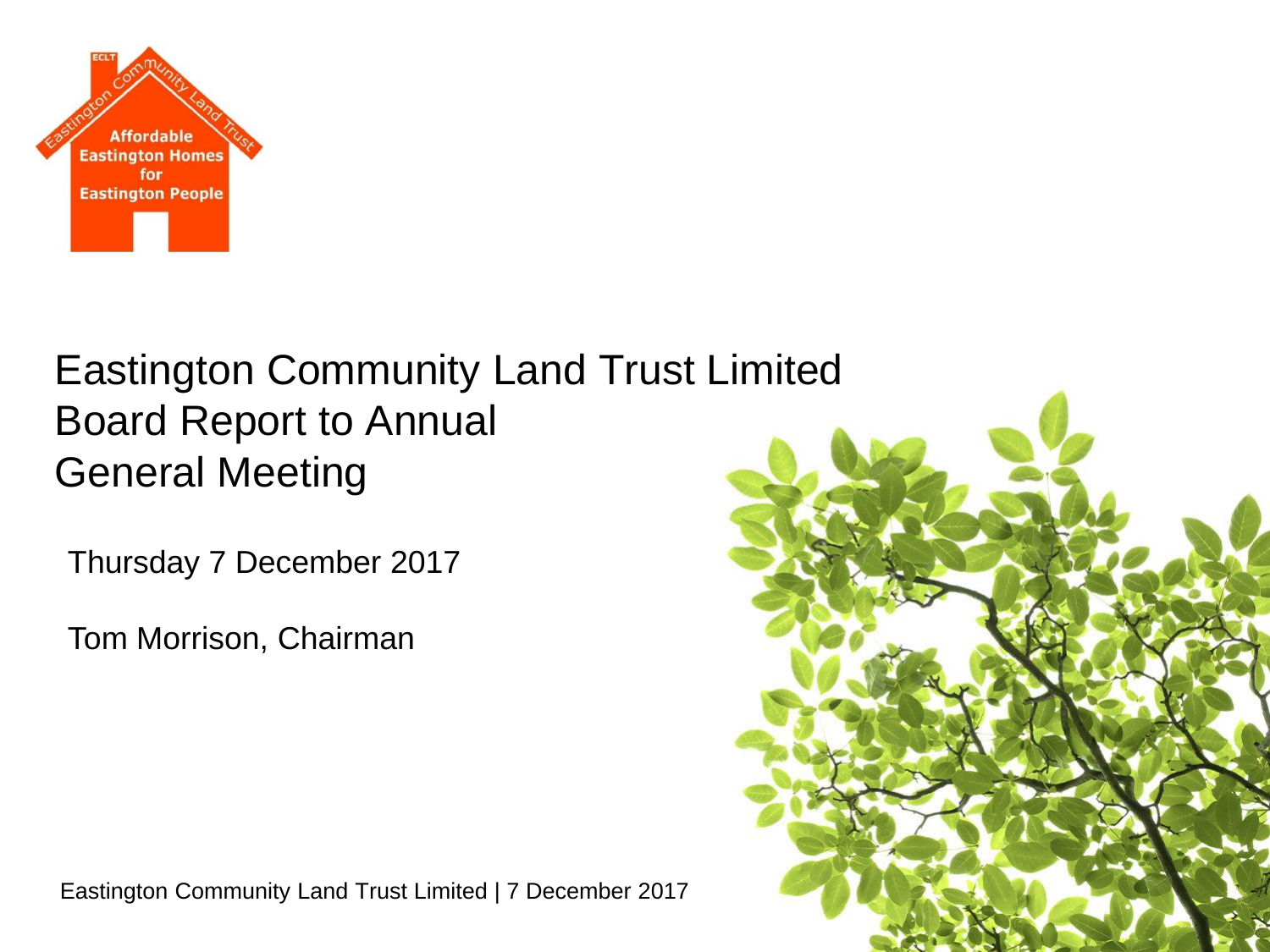- Eastington Community Land Trust Limited ("ECLT") had been registered as a Community Benefit Society for just over a month
- AGM held on 1 December 2016 to wind-up the unincorporated community land trust after three years
- Special General Meeting of ECLT also held on 1 December 2016 to appoint the Board of Trustees, Treasurer and Secretary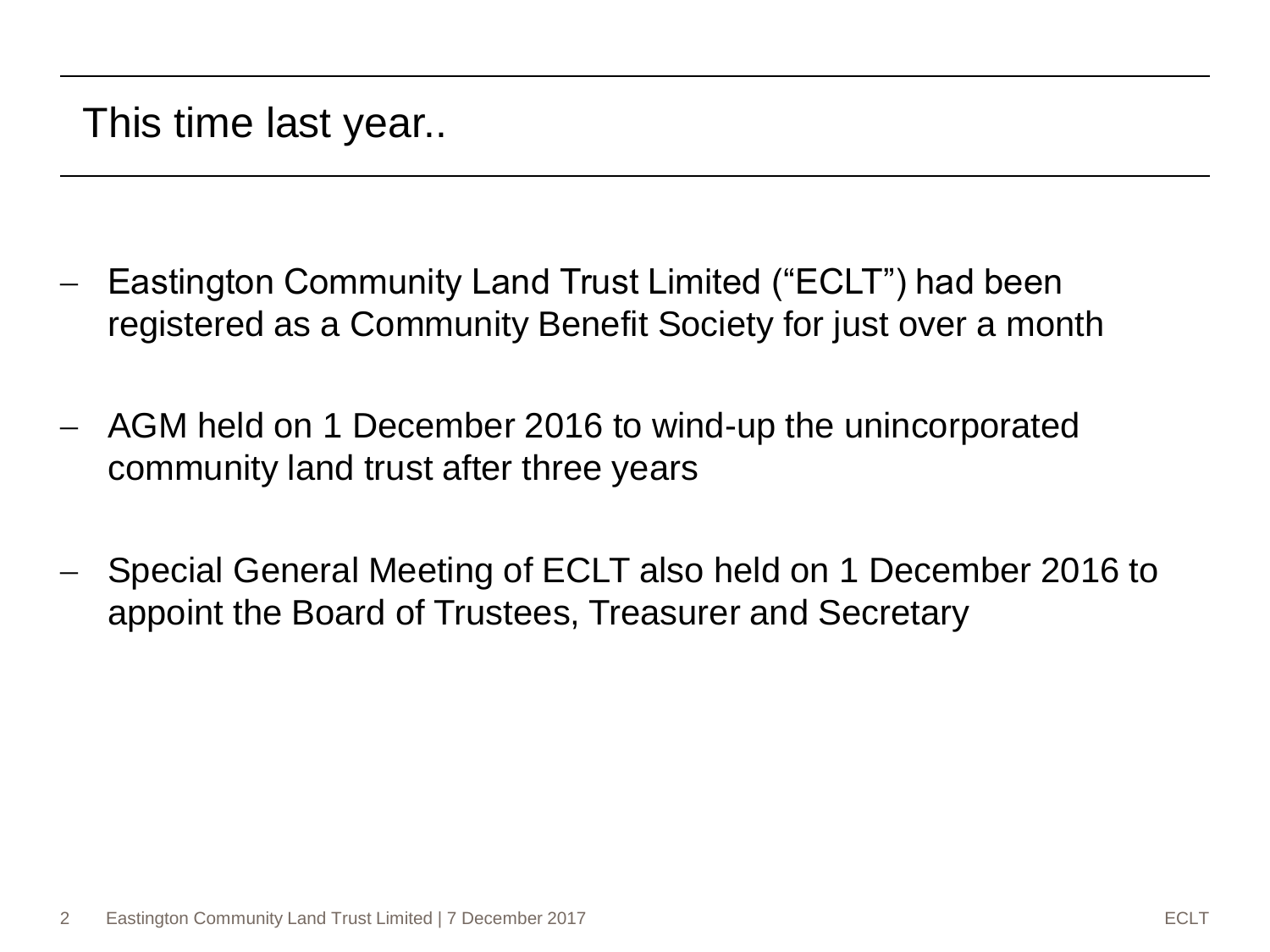## Legacy of unincorporated community land trust

After 3 years:

- 82 members
- £5,160 in the bank, mainly from a £4,000 grant from National CLT
- Agreement from Parish Council to provide match funding of £4,000 after feasibility report, on top of £2,000 already released
- A grant of £9,750 from Locality in the pipeline
- An identified site in Claypits big enough for the 23 homes identified in the Housing Needs Survey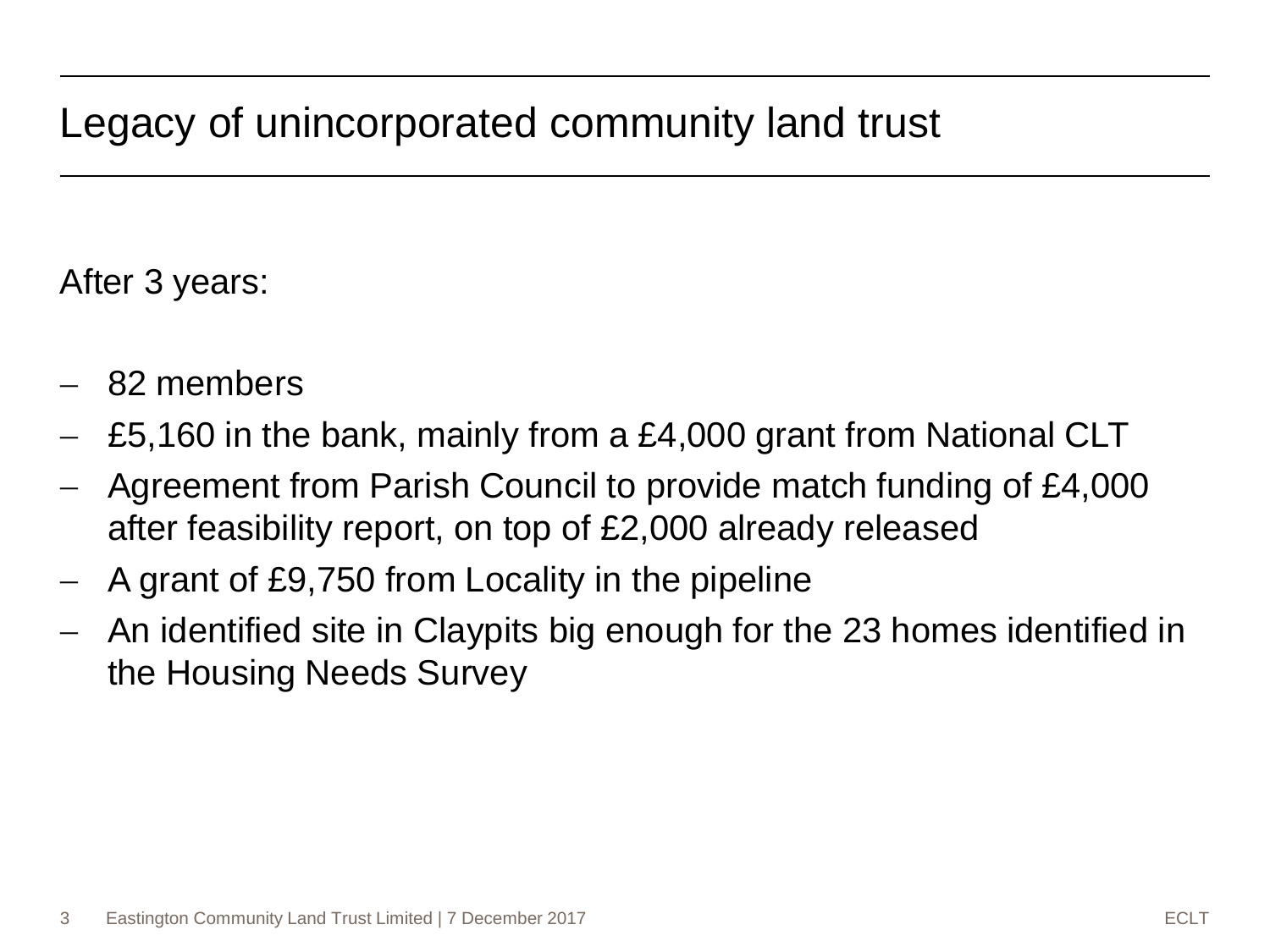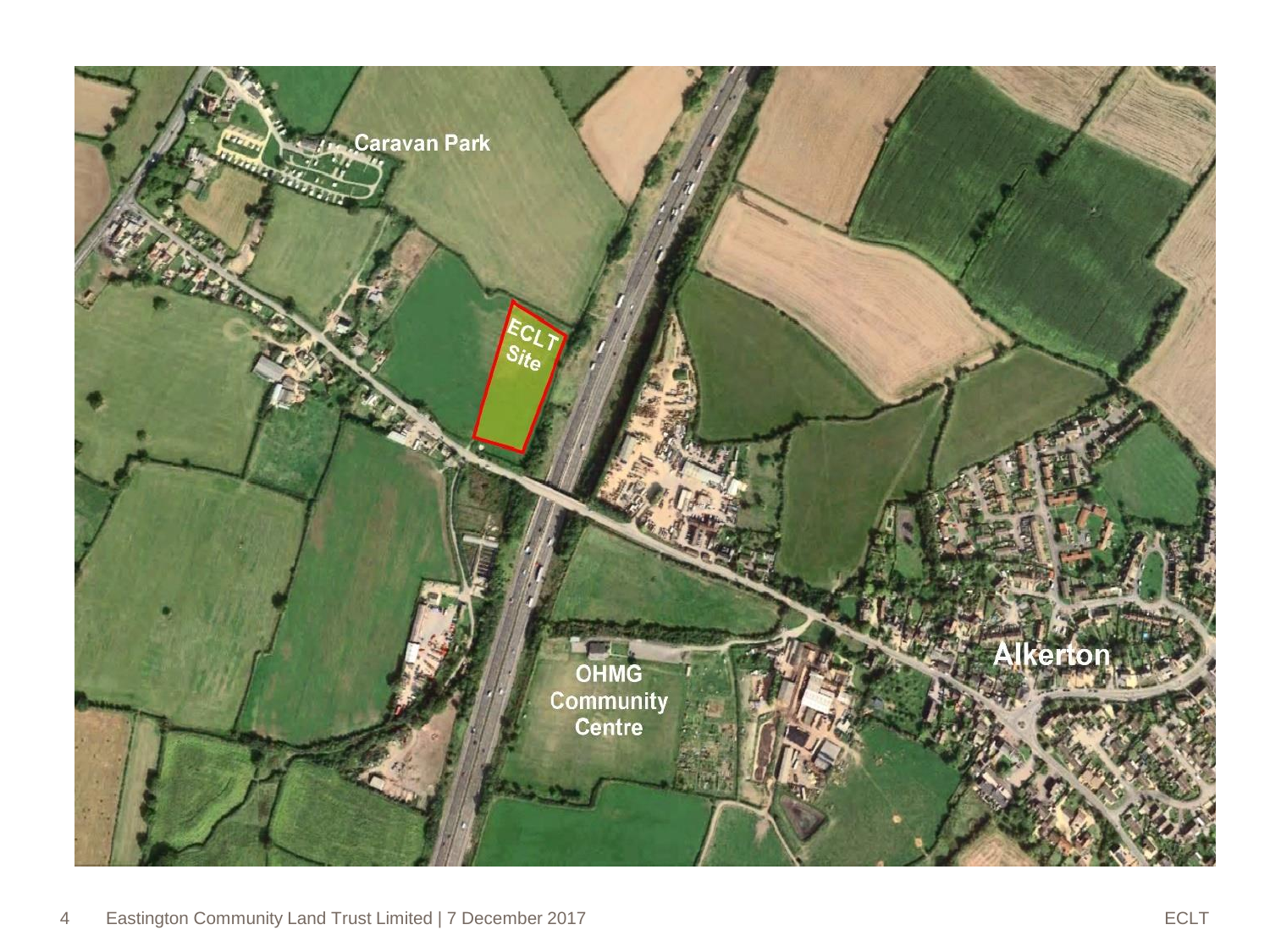## Headline figures this year

- 109 members
- £10,967 in the bank
- Locality grant of £9,750
- Further Locality Grant of £20,000
- Another £20,000 from Locality, in the pipeline
- Parish Council Solar Fund Grant of £4,000
- Stroud DC Grant of £20,000 £7,300 already received



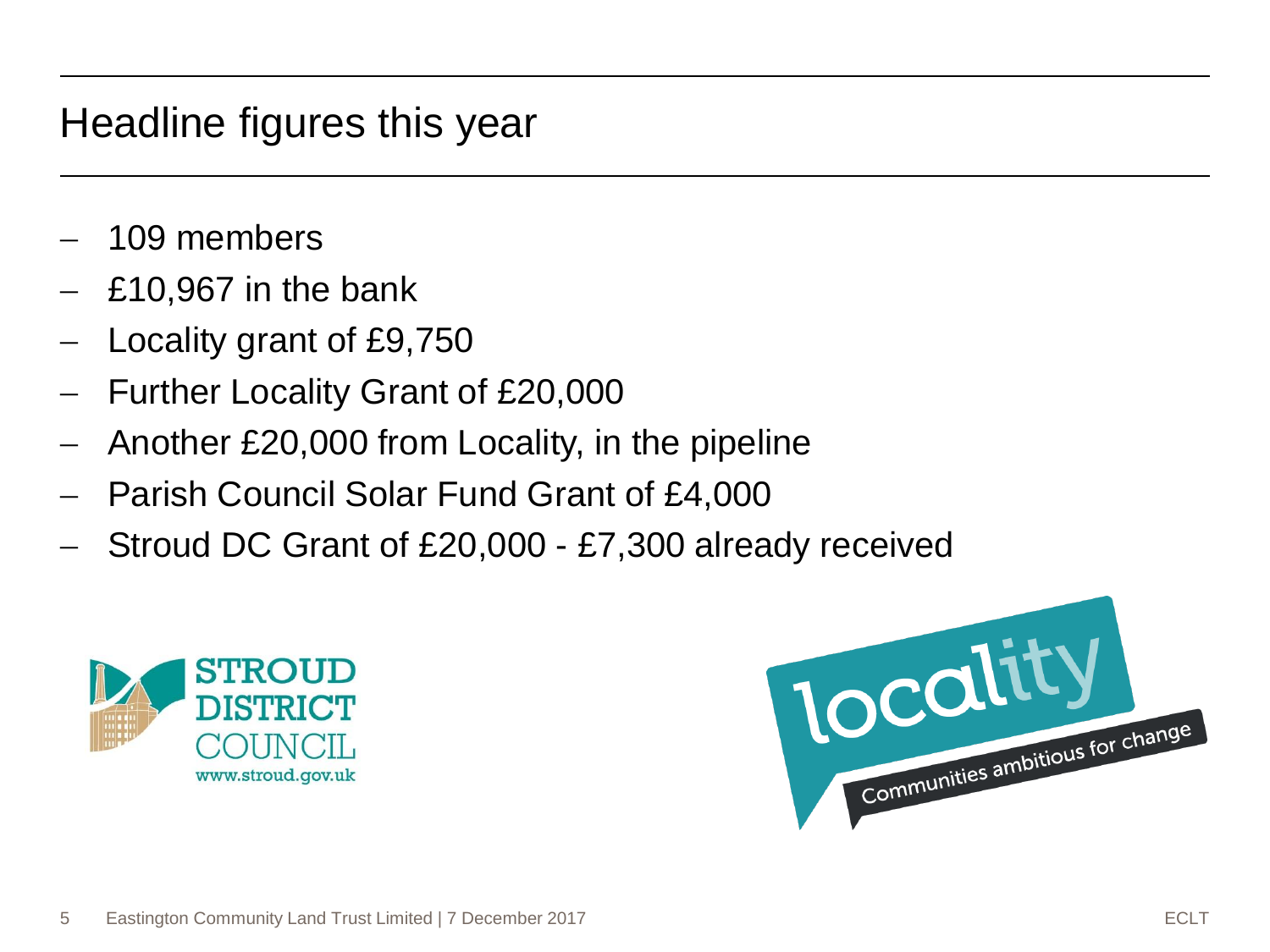Funds have been allocated to a dozen professional reports, necessary to bring us to the brink of our Planning Application:

- Ground surveys, Topographical surveys and Ground Penetrating Radar
- Ecological surveys and an Air Pollution Report
- Noise survey and several Acoustic reports
- Architectural drawings at a series of stages
- Engineering analysis of those architectural layouts
- Drainage plans and Highways access plans